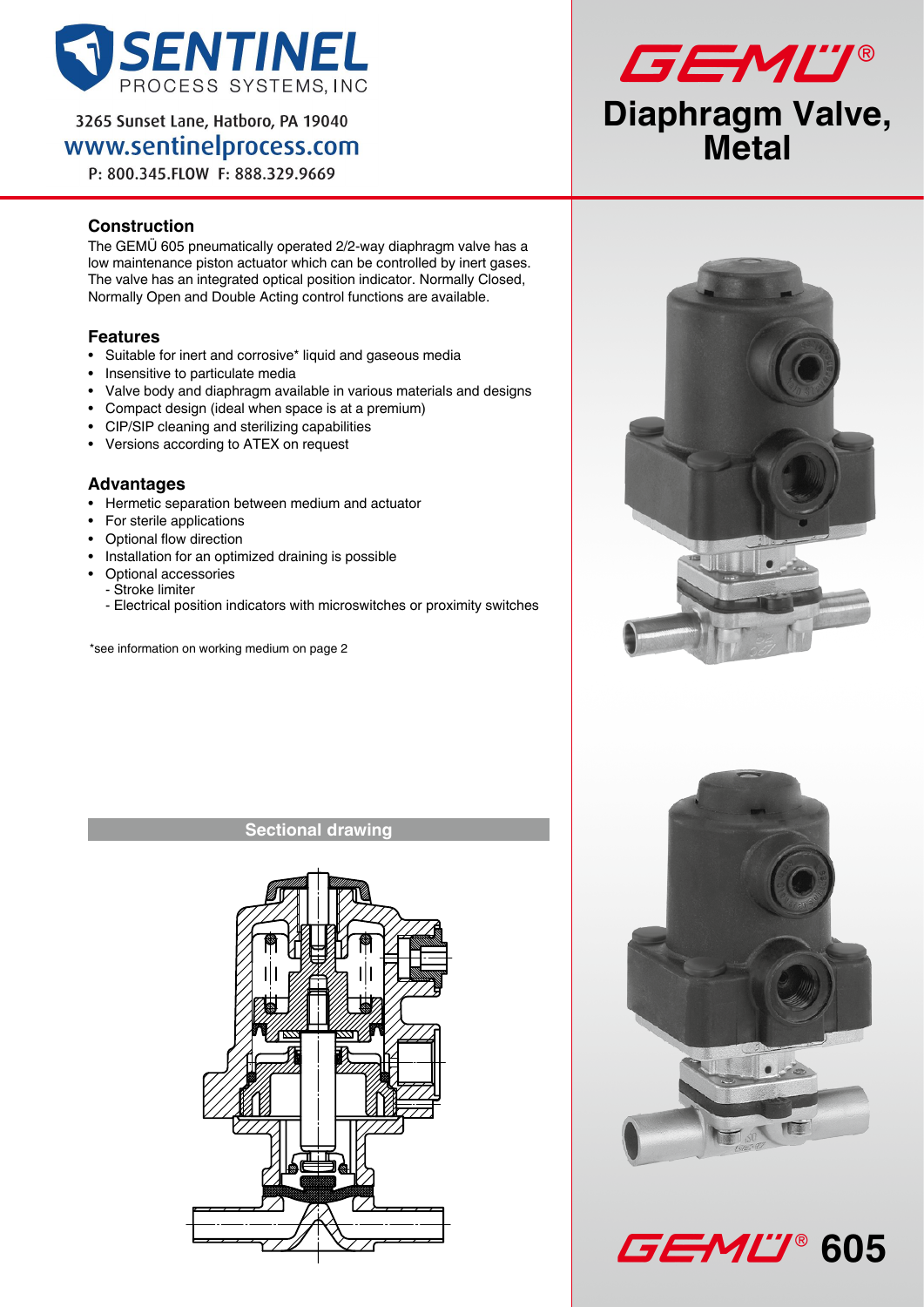### **Working medium**

Corrosive, inert, gaseous and liquid media which have no negative impact on the physical and chemical properties of the body and diaphragm material.

| <b>Temperatures</b>                                                                                                                                                                                                                                                                                                                                                                                                                                                                                                                                                                                                                                                                                                                                                                                                                                                                                                                                             |                                                                      |
|-----------------------------------------------------------------------------------------------------------------------------------------------------------------------------------------------------------------------------------------------------------------------------------------------------------------------------------------------------------------------------------------------------------------------------------------------------------------------------------------------------------------------------------------------------------------------------------------------------------------------------------------------------------------------------------------------------------------------------------------------------------------------------------------------------------------------------------------------------------------------------------------------------------------------------------------------------------------|----------------------------------------------------------------------|
| Media temperature                                                                                                                                                                                                                                                                                                                                                                                                                                                                                                                                                                                                                                                                                                                                                                                                                                                                                                                                               |                                                                      |
| FPM (Code 4A)                                                                                                                                                                                                                                                                                                                                                                                                                                                                                                                                                                                                                                                                                                                                                                                                                                                                                                                                                   | $-1090 °C$                                                           |
| EPDM (Code 3A)                                                                                                                                                                                                                                                                                                                                                                                                                                                                                                                                                                                                                                                                                                                                                                                                                                                                                                                                                  | $-10100$ °C                                                          |
| EPDM (Code 17)                                                                                                                                                                                                                                                                                                                                                                                                                                                                                                                                                                                                                                                                                                                                                                                                                                                                                                                                                  | $-10100$ °C                                                          |
| PTFE (Code 5A)                                                                                                                                                                                                                                                                                                                                                                                                                                                                                                                                                                                                                                                                                                                                                                                                                                                                                                                                                  | $-10$ 100 °C                                                         |
| Sterilisation temperature (1)                                                                                                                                                                                                                                                                                                                                                                                                                                                                                                                                                                                                                                                                                                                                                                                                                                                                                                                                   |                                                                      |
| FPM (Code 4A)                                                                                                                                                                                                                                                                                                                                                                                                                                                                                                                                                                                                                                                                                                                                                                                                                                                                                                                                                   | not applicable                                                       |
| EPDM (Code 3A)                                                                                                                                                                                                                                                                                                                                                                                                                                                                                                                                                                                                                                                                                                                                                                                                                                                                                                                                                  | max. 150 $^{\circ}$ C <sup>(2)</sup> , max. 60 min per cycle         |
| EPDM (Code 17)                                                                                                                                                                                                                                                                                                                                                                                                                                                                                                                                                                                                                                                                                                                                                                                                                                                                                                                                                  | max. 150 $^{\circ}$ C (2), max. 180 min per cycle                    |
| PTFE (Code 5A)                                                                                                                                                                                                                                                                                                                                                                                                                                                                                                                                                                                                                                                                                                                                                                                                                                                                                                                                                  | max. 150 $^{\circ}$ C (2), no time limit per cycle                   |
| <sup>1</sup> The sterilisation temperature is valid for steam (saturated steam) or superheated water.<br><sup>2</sup> If the sterilisation temperatures listed above are applied to the EPDM diaphragms for longer periods of time,<br>the service life of the diaphragms will be reduced. In these cases, maintenance cycles must be adapted accordingly.<br>This also applies to PTFE diaphragms exposed to high temperature fluctuations.<br>PTFE diaphragms can also be used as moisture barriers; however, this will reduce their service life.<br>The maintenance cycles must be adapted accordingly.<br>GEMÜ 555 and 505 globe valves are particularly suitable for use in the area of steam generation and distribution.<br>The following valve arrangement for interfaces between steam pipes and process pipes has proven itself over time:<br>A globe valve for shutting off steam pipes and a diaphragm valve as an interface to the process pipes. | Steam input<br>Process pipe<br>Steam distribution<br>Sterile process |
| <b>Ambient temperature</b>                                                                                                                                                                                                                                                                                                                                                                                                                                                                                                                                                                                                                                                                                                                                                                                                                                                                                                                                      | 060 °C                                                               |
|                                                                                                                                                                                                                                                                                                                                                                                                                                                                                                                                                                                                                                                                                                                                                                                                                                                                                                                                                                 |                                                                      |
| <b>Control medium</b>                                                                                                                                                                                                                                                                                                                                                                                                                                                                                                                                                                                                                                                                                                                                                                                                                                                                                                                                           |                                                                      |

| Inert gases                              |                     |
|------------------------------------------|---------------------|
| Max. perm. temperature of control medium | 40 $\degree$ C      |
| <b>Filling volume</b>                    | $0.02 \text{ dm}^3$ |

|                | Operating pressure [bar] |             | Control pressure [bar] |                          |  |
|----------------|--------------------------|-------------|------------------------|--------------------------|--|
| Diaphragm size | EPDM / FPM               | <b>PTFE</b> | C.f. 1                 | $C.f. 2 + 3$             |  |
|                | በ - ጸ                    | $0 - 6$     | $4 -$                  | max. 4 bar (see diagram) |  |

All pressures are gauge pressures. Operating pressure values were determined with static operating pressure applied on one side of a closed valve. Sealing at the valve seat and atmospheric sealing is ensured for the given values. Information on operating pressures applied on both sides and for high purity media on request.

|           | Kv values $[m^3/h]$     |                          |                                    |                                                        |                          |                 |                                                 |  |  |  |
|-----------|-------------------------|--------------------------|------------------------------------|--------------------------------------------------------|--------------------------|-----------------|-------------------------------------------------|--|--|--|
| <b>MG</b> | <b>DIN</b><br><b>DN</b> |                          | <b>EN 10357</b><br><b>Series B</b> | <b>DIN 11850</b><br><b>EN 10357</b><br><b>Series A</b> |                          | <b>ASME BPE</b> | ISO 1127/<br><b>EN 10357</b><br><b>Series C</b> |  |  |  |
|           |                         | Code 0                   | Code 16                            | Code 17                                                | Code 18                  | Code 59         | Code 60                                         |  |  |  |
| 8         | 4                       | 0.5                      | $\overline{\phantom{0}}$           | $\blacksquare$                                         | $\overline{\phantom{0}}$ | $\blacksquare$  | $\blacksquare$                                  |  |  |  |
|           | 6                       | 1.1                      | $\overline{\phantom{0}}$           | $\overline{\phantom{a}}$                               | $\blacksquare$           | $\blacksquare$  | 1.2                                             |  |  |  |
|           | 8                       | 1.3                      | $\overline{\phantom{0}}$           | $\overline{\phantom{a}}$                               | $\blacksquare$           | 0.6             | 2.2                                             |  |  |  |
|           | 10                      | $\overline{\phantom{a}}$ | 2.1                                | 2.1                                                    | 2.1                      | 1.3             | $\blacksquare$                                  |  |  |  |
|           | 15                      | $\overline{a}$           | $\overline{\phantom{0}}$           | $\blacksquare$                                         | $\overline{\phantom{a}}$ | 2.0             | $\blacksquare$                                  |  |  |  |

Kv values determined acc. to DIN EN 60534, inlet pressure 5 bar, ∆p 1 bar, stainless steel valve body and soft elastomer diaphragm. The Kv values for other product configurations (e.g. other diaphragm or body materials) may differ. In general, all diaphragms are subject to the influences of pressure, temperature, the process and their tightening torques. Therefore the Kv values may exceed the tolerance limits of the standard.

MG = diaphragm size

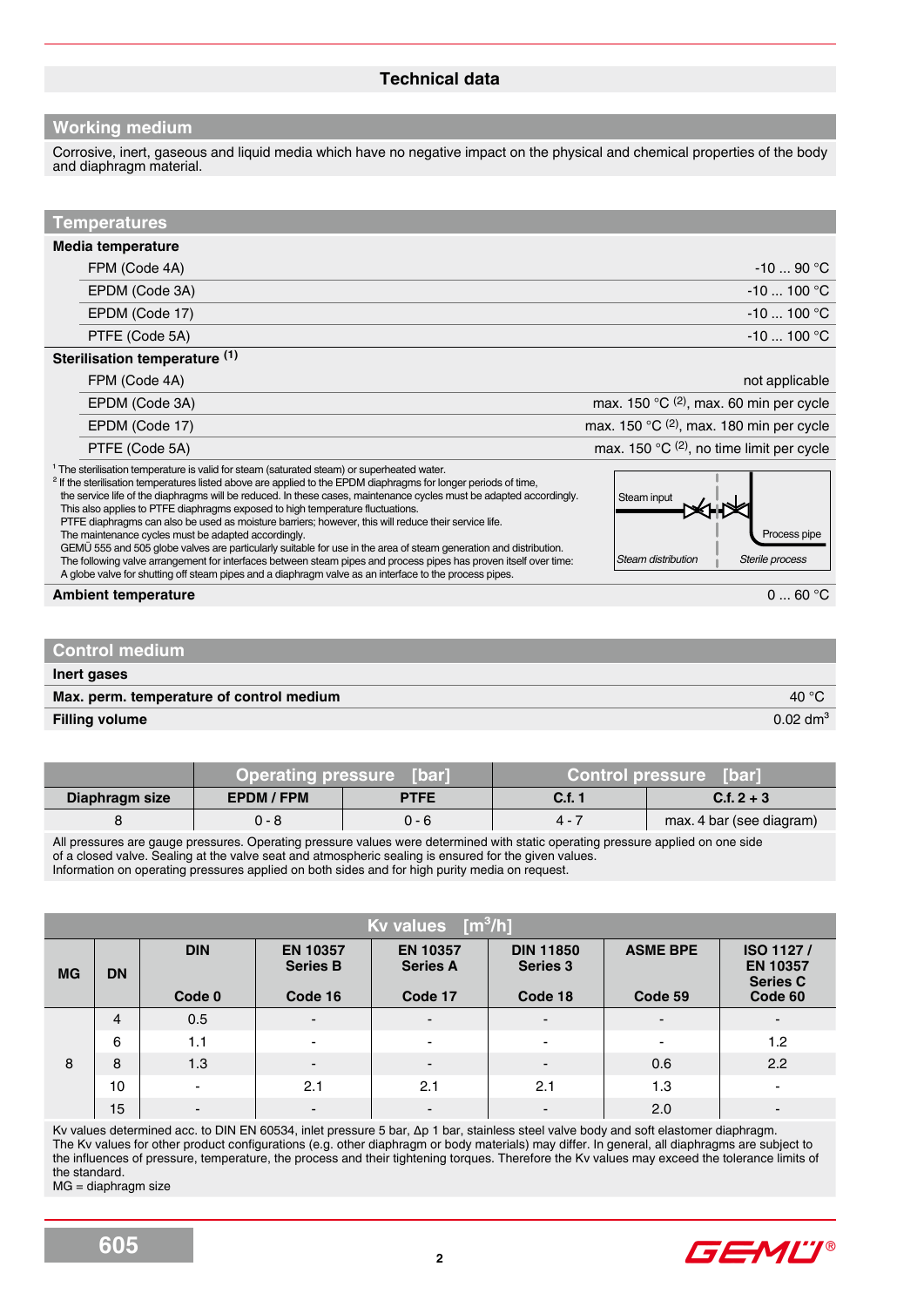### **Control pressure / operating pressure diagram**

#### **Diaphragm material PTFE**



**Diaphragm material EPDM /FPM**



#### **Order data**

| <b>Body configuration</b>              | Code             | Valve body material                                 | Code           |
|----------------------------------------|------------------|-----------------------------------------------------|----------------|
| Tank valve body                        | $B^{\ast\ast}$   | 1.4435 - BN2 (CF3M), investment casting Fe<0.5%     | 32             |
| 2/2-way body                           | D                | 1.4435 (ASTM A 351 CF3M ≙ 316L), investment casting | 34             |
| Multi-port design                      | $M^{\star\star}$ | 1.4408, investment casting                          | 37             |
| T body                                 | $T^*$            | 1.4435 (316 L), forged body                         | 40             |
| * For dimensions see T Valves brochure |                  | 1.4435 (BN2), forged body Fe<0.5%                   | 42             |
| ** Dimensions and versions on request  |                  | 1.4539, forged body                                 | F <sub>4</sub> |

| <b>Connection</b>                              | <b>Code</b> | <b>Diaphragm material</b> |                                                          | Code |
|------------------------------------------------|-------------|---------------------------|----------------------------------------------------------|------|
| <b>Butt weld spigots</b>                       |             | <b>FPM</b>                |                                                          | 4A   |
| Spigots DIN                                    | $\Omega$    | <b>EPDM</b>               |                                                          | 3A   |
| Spigots EN 10357 series B                      | 16          |                           |                                                          |      |
| Spigots EN 10357 series A                      | 17          | <b>EPDM</b>               |                                                          | 17   |
| Spigots DIN 11850 series 3                     | 18          | PTFE/EPDM                 | <b>PTFE</b> laminated                                    | 5A   |
| Spigots DIN 11866 series A                     | 1A          |                           | Material complies with FDA requirements, except codes 4A |      |
| Spigots DIN 11866 series B                     | 1B          |                           |                                                          |      |
| Spigots JIS-G 3459                             | 36          |                           |                                                          |      |
| Spigots BS 4825 Part 1 (O.D. Tubing)           | 55          | <b>Control function</b>   |                                                          | Code |
| Spigots ASME BPE                               | 59          | Normally closed           | (NC)                                                     | 1    |
| Spigots ISO 1127 / EN 10357 series C           | 60          |                           |                                                          |      |
| Spigots ANSI/ASME B36.19M Schedule 10s         | 63          | Normally open             | (NO)                                                     | 2    |
| Spigots ANSI/ASME B36.19M Schedule 40s         | 65          | Double acting             | (DA)                                                     | 3    |
| <b>Threaded connections</b>                    |             |                           |                                                          |      |
| Threaded sockets DIN ISO 228                   | 1           |                           |                                                          |      |
| Threaded spigots DIN 11851                     | 6           | <b>Actuator size</b>      |                                                          | Code |
| One side threaded spigot, other side           |             | Diaphragm size 8          |                                                          | 0/N  |
| cone spigot and union nut, DIN 11851           | 62          |                           |                                                          |      |
| Aseptic unions on request                      |             |                           |                                                          |      |
| <b>Clamp connections</b>                       |             | <b>Surface finish</b>     |                                                          | Code |
| Clamps ASME BPE for pipe ASME BPE,             |             | See top of page 4         |                                                          |      |
| length ASME BPE                                | 80          |                           |                                                          |      |
| Clamp DIN 32676 series B for pipe EN ISO 1127, |             |                           |                                                          |      |
| length EN 558, series 7                        | 82          |                           |                                                          |      |

| Diaphragm material |                                                          | <b>Code</b> |
|--------------------|----------------------------------------------------------|-------------|
| <b>FPM</b>         |                                                          | 4A          |
| <b>EPDM</b>        |                                                          | 3A          |
| <b>EPDM</b>        |                                                          | 17          |
| PTFE/EPDM          | <b>PTFE</b> laminated                                    | 5Α          |
|                    | Material complies with FDA requirements, except codes 4A |             |

| <b>Actuator size</b> | l Code' |
|----------------------|---------|
| Diaphragm size 8     | 0/N     |

| <b>Surface finish</b> | Code |
|-----------------------|------|
| See top of page 4     |      |

GEML'I®

Clamps ASME BPE for pipe ASME BPE,

Clamps DIN 32676 series A for pipe DIN 11850,

length EN 558, series 7 88

length EN 558, series 7 8A

**Connection**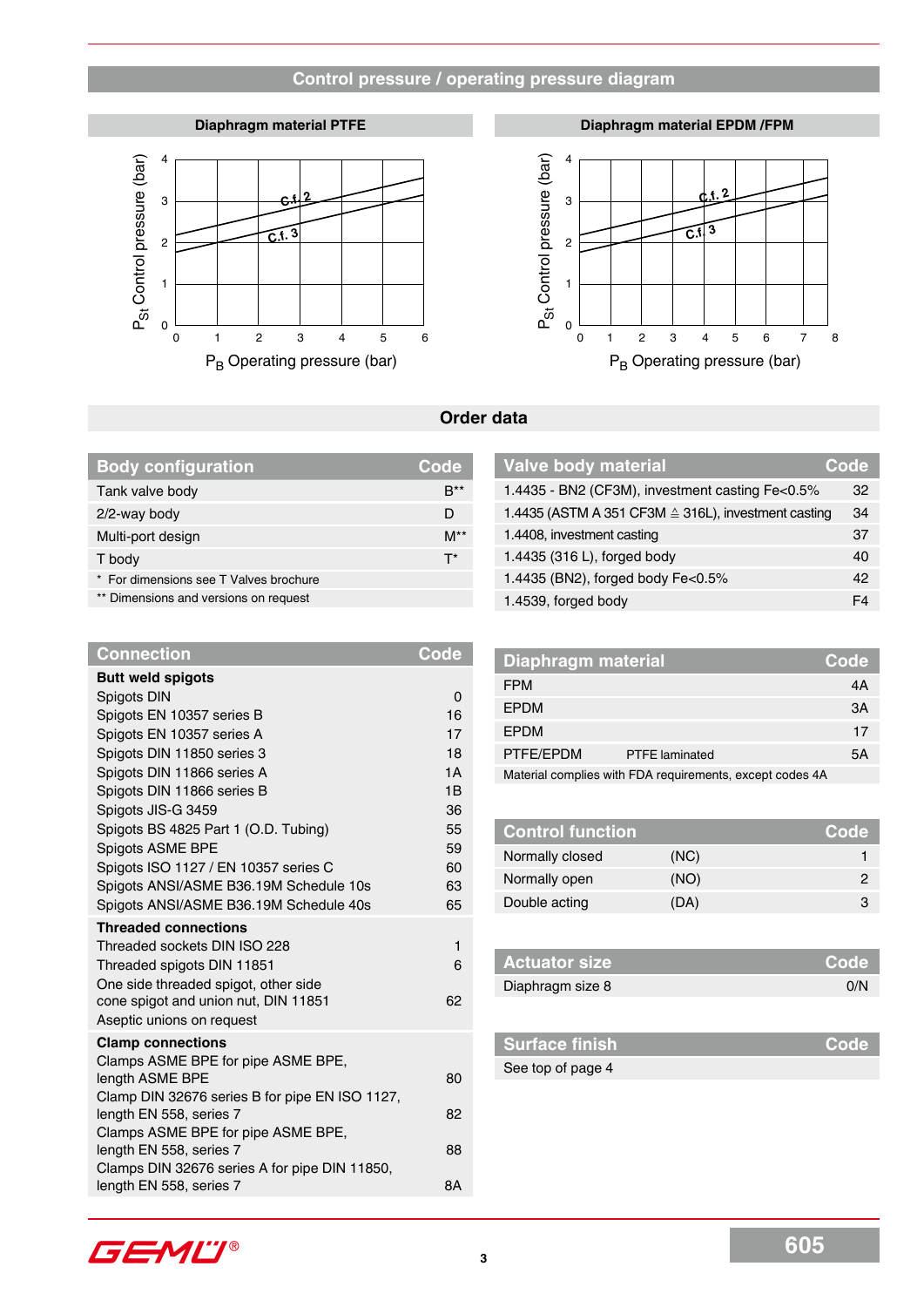# **Order data**

| Valve body surface finish, internal contour                                                            |                                           |                                                 |                                       |                                             |      |  |  |  |  |
|--------------------------------------------------------------------------------------------------------|-------------------------------------------|-------------------------------------------------|---------------------------------------|---------------------------------------------|------|--|--|--|--|
|                                                                                                        | <b>Hygienic class</b><br><b>DIN 11866</b> | <b>Designation</b><br><b>ASME BPE</b><br>(2014) | <b>Forged body</b><br>Code 40, 42, F4 | <b>Investment</b><br>casting<br>Code 32, 34 | Code |  |  |  |  |
| $Ra \le 6.3 \mu m$ (250 $\mu$ inch)<br>for media wetted surfaces,<br>blasted internal/external         |                                           |                                                 |                                       | X                                           | 1500 |  |  |  |  |
| $Ra \le 0.8 \mu m$ (30 $\mu$ inch)<br>for media wetted surfaces,<br>mechanically polished internal     | H3                                        | SF <sub>3</sub>                                 | X                                     | X                                           | 1502 |  |  |  |  |
| $Ra \le 0.8 \mu m$ (30 $\mu$ inch)<br>for media wetted surfaces,<br>electropolished internal/external  | HE <sub>3</sub>                           |                                                 | $\pmb{\times}$                        |                                             | 1503 |  |  |  |  |
| $Ra \le 0.6 \mu m (25 \mu inch)$<br>for media wetted surfaces,<br>mechanically polished internal       |                                           | SF <sub>2</sub>                                 | $X^*$                                 | $X^*$                                       | 1507 |  |  |  |  |
| $Ra \le 0.6 \mu m (25 \mu inch)$<br>for media wetted surfaces,<br>electropolished internal/external    |                                           | SF <sub>6</sub>                                 | $X^*$                                 |                                             | 1508 |  |  |  |  |
| $Ra \le 0.5 \mu m$ (20 $\mu$ inch)<br>for media wetted surfaces.<br>mechanically polished internal     |                                           | SF <sub>1</sub>                                 | $X^*$                                 |                                             | 1927 |  |  |  |  |
| $Ra \le 0.5 \mu m$ (20 $\mu$ inch)<br>for media wetted surfaces,<br>electropolished internal/external  |                                           | SF <sub>5</sub>                                 | $X^*$                                 |                                             | 1928 |  |  |  |  |
| $Ra \le 0.4 \mu m (15 \mu inch)$<br>for media wetted surfaces,<br>mechanically polished internal       | H4                                        |                                                 | $X^*$                                 |                                             | 1536 |  |  |  |  |
| $Ra \leq 0.4 \mu m$ (15 $\mu$ inch)<br>for media wetted surfaces,<br>electropolished internal/external | HE4                                       |                                                 | $X^*$                                 |                                             | 1537 |  |  |  |  |
| $Ra \le 0.4 \mu m (15 \mu inch)$<br>for media wetted surfaces,<br>electropolished internal/external    |                                           | SF <sub>4</sub>                                 | $X^*$                                 |                                             | 1929 |  |  |  |  |
| $Ra \le 0.25 \mu m$ (10 $\mu$ inch)<br>for media wetted surfaces,<br>electropolished internal/external | HE <sub>5</sub>                           |                                                 | $X^*$                                 |                                             | 1516 |  |  |  |  |
| $Ra \le 0.25 \mu m$ (10 $\mu$ inch)<br>for media wetted surfaces,<br>mechanically polished internal    | H <sub>5</sub>                            |                                                 | $X^*$                                 |                                             | 1527 |  |  |  |  |

Ra acc. to DIN 4768; at defined reference points.

\* For pipe inside diameter< 6 mm, the surface inside the spigot is Ra ≤ 0.8 µm.

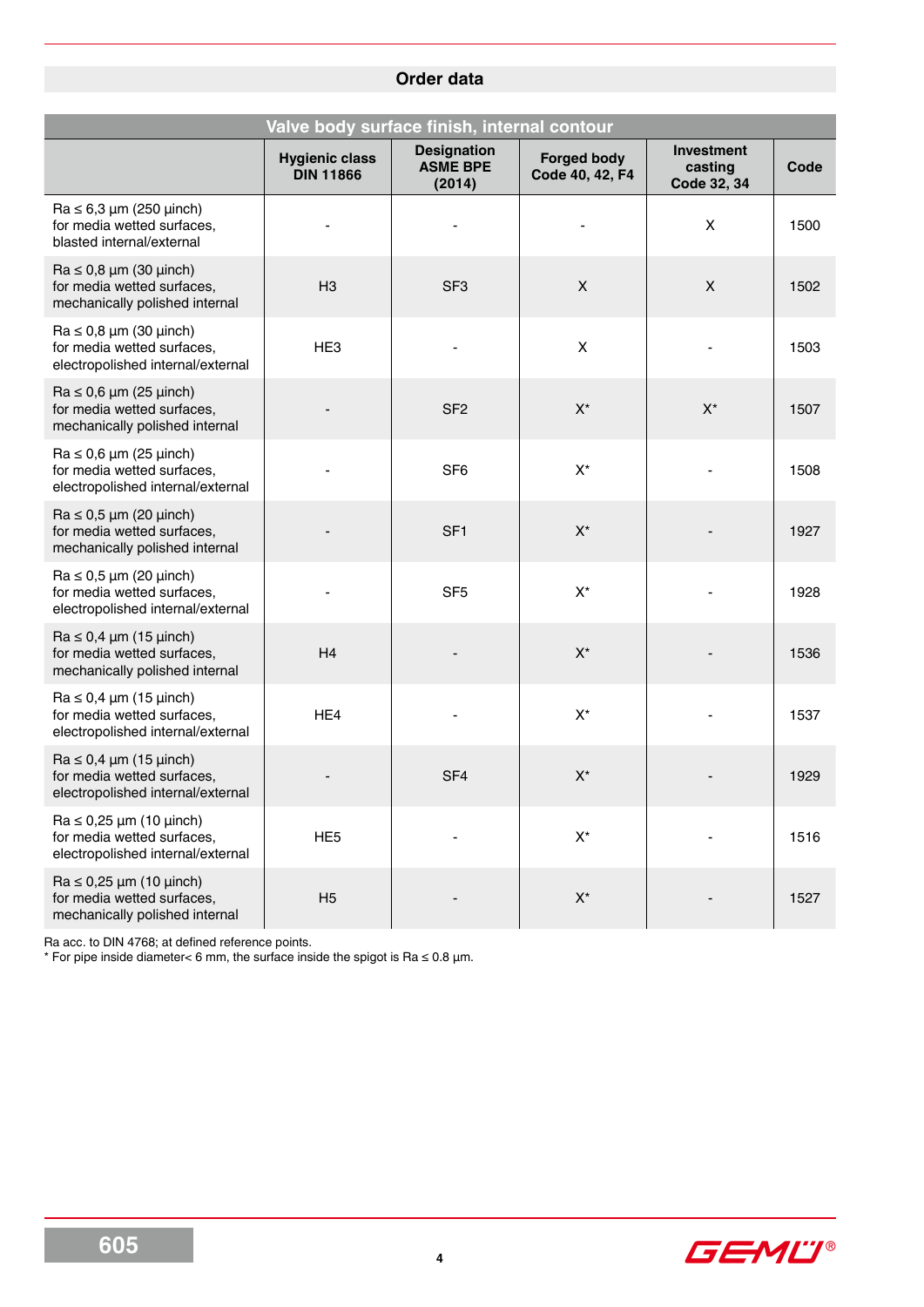# **Order data**

# **Special function Code**

3-A compliant design M

| Order example              | 605 | 8 | D | 60 | 34 | <b>5A</b> | 0/N | 1500 | М |
|----------------------------|-----|---|---|----|----|-----------|-----|------|---|
| <b>Type</b>                | 605 |   |   |    |    |           |     |      |   |
| Nominal size               |     | 8 |   |    |    |           |     |      |   |
| Body configuration (code)  |     |   | D |    |    |           |     |      |   |
| Connection (code)          |     |   |   | 60 |    |           |     |      |   |
| Valve body material (code) |     |   |   |    | 34 |           |     |      |   |
| Diaphragm material (code)  |     |   |   |    |    | 5A        |     |      |   |
| Control function (code)    |     |   |   |    |    |           |     |      |   |
| Actuator size (code)       |     |   |   |    |    |           | O/N |      |   |
| Surface finish (code)      |     |   |   |    |    |           |     | 1500 |   |
| Special function (code)    |     |   |   |    |    |           |     |      | M |

# **Dimensions [mm]**

| Actuator dimensions <sup>'</sup> |          |         |                |    |    |           |    |         |                   |                    |  |  |  |  |
|----------------------------------|----------|---------|----------------|----|----|-----------|----|---------|-------------------|--------------------|--|--|--|--|
| <b>MG</b>                        | <b>1</b> | <b></b> | A <sub>2</sub> |    |    | <b>B2</b> | A4 |         | M                 | <b>Weight [kg]</b> |  |  |  |  |
|                                  | 100      | 39      | 30             | 57 | 35 | 68        |    | $G_1/4$ | M <sub>12x1</sub> | 0.30               |  |  |  |  |

MG = diaphragm size



 $*$  CT = A + H1 (see body dimensions)

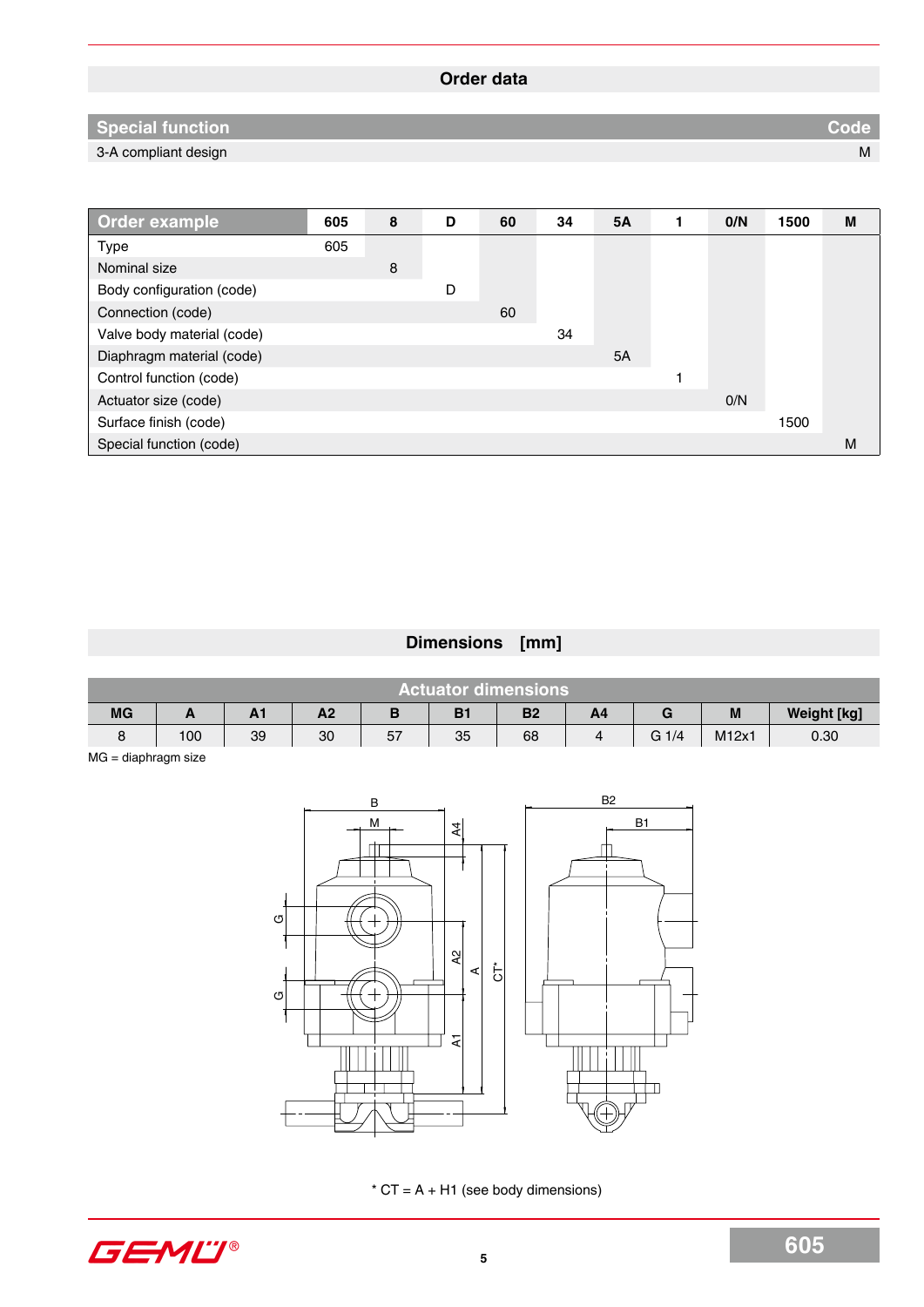### **Body dimensions [mm]**

## **Butt weld spigots, connection code 0, 16, 17, 18, 1A, 1B, 60 Valve body material: investment casting (code 34), forged body (code 40, F4)**

|           |           |                |    | <b>DIN</b><br>Series <sub>0</sub><br>Code 0 |     |                          | <b>EN 10357</b><br><b>Series B</b><br>Code 16 |    | <b>EN 10357</b><br><b>Series A</b><br>Code 17 |    | <b>DIN 11850</b><br>Series 3<br>Code 18 |                          | <b>DIN 11866</b><br><b>Series A</b><br>Code 1A |    | <b>DIN 11866</b><br><b>Series B</b><br>Code 1B |      | <b>ISO 1127/</b><br><b>EN 10357</b><br><b>Series C</b><br>Code 60 | Weight<br>[kg] |     |      |  |
|-----------|-----------|----------------|----|---------------------------------------------|-----|--------------------------|-----------------------------------------------|----|-----------------------------------------------|----|-----------------------------------------|--------------------------|------------------------------------------------|----|------------------------------------------------|------|-------------------------------------------------------------------|----------------|-----|------|--|
| <b>MG</b> | <b>DN</b> | <b>NPS</b>     |    | С                                           | H1  | ød                       | S                                             | ød | S                                             | ød | S                                       | ød                       | s                                              | ØO | s                                              | ØO   | S                                                                 | ød             | S   |      |  |
| 8         | 4         | -              | 72 | 20                                          | 8.5 | 6                        | 0.،                                           |    | -                                             | -  |                                         | -                        | -                                              |    | -                                              |      |                                                                   | -              | -   | 0.09 |  |
|           | 6         | $\blacksquare$ | 72 | 20                                          | 8.5 | 8                        | 1.0                                           |    | -                                             | -  |                                         | $\overline{\phantom{0}}$ | $\overline{\phantom{0}}$                       | 8  | 1.0                                            | 10.2 | .6 <sub>1</sub>                                                   | 10.2           | 1.6 | 0.09 |  |
|           | 8         | "1/4           | 72 | 20                                          | 8.5 | 10                       | .0                                            |    |                                               |    |                                         |                          | -                                              | 10 | 0.ا                                            | 13.5 | .6                                                                | 13.5           | .6  | 0.09 |  |
|           | 10        | 3/8"           | 72 | 20                                          | 8.5 | $\overline{\phantom{a}}$ | $\blacksquare$                                | 12 | 0.1                                           | 13 | 1.5                                     | 14                       | 2.0                                            | 13 | 1.5                                            | -    | -                                                                 |                | -   | 0.09 |  |

MG = diaphragm size For materials see overview on page 8

**Butt weld spigots, connection code 36, 55, 59, 63, 65 Valve body material: investment casting (code 34), forged body (code 40, F4) JIS-G 3459 BS 4825 Code 55 ASME BPE Code 59 ANSI/ASME B36.19M 10s ANSI/ASME B36.19M 40s Code 65 Weight**

|    |    |                |    |    |     |                          | Code 36                  |       |                          |       | ------ |                          | Code 63 | Code 65        | [kg]           |      |
|----|----|----------------|----|----|-----|--------------------------|--------------------------|-------|--------------------------|-------|--------|--------------------------|---------|----------------|----------------|------|
| MG | DN | <b>NPS</b>     |    | C  | H1  | ød                       | S                        | ød    | s                        | ød    | s      | ød                       | S       | ød             | S              |      |
| 8  | 4  | $\blacksquare$ | 72 | 20 | 8.5 | -                        | $\overline{\phantom{a}}$ | -     | $\blacksquare$           |       | -      | $\blacksquare$           |         | -              | $\blacksquare$ | 0.09 |
|    | 6  | $\blacksquare$ | 72 | 20 | 8.5 | 10.5                     | 1.20                     | -     | $\overline{\phantom{0}}$ | -     |        | 10.3                     | .24     | 10.3           | 1.73           | 0.09 |
|    | 8  | 1/4"           | 72 | 20 | 8.5 | 13.8                     | 1.65                     | 6.35  | 1.2                      | 6.35  | 0.89   | 13.7                     | .65     | 13.7           | 2.24           | 0.09 |
|    | 10 | 3/8"           | 72 | 20 | 8.5 | -                        | $\blacksquare$           | 9.53  | 1.2                      | 9.53  | 0.89   | $\overline{\phantom{0}}$ |         | $\blacksquare$ | $\blacksquare$ | 0.09 |
|    | 15 | 1/2"           | 72 | 20 | 8.5 | $\overline{\phantom{a}}$ | $\blacksquare$           | 12.70 | 1.2                      | 12.70 | 1.65   | $\overline{\phantom{0}}$ | -       | -              | $\blacksquare$ | 0.09 |

MG = diaphragm size For materials see overview on page 8



| <b>Threaded sockets, connection code 1</b><br>Valve body material: investment casting (code 37) |           |      |    |  |  |    |                 |                        |             |  |  |  |  |
|-------------------------------------------------------------------------------------------------|-----------|------|----|--|--|----|-----------------|------------------------|-------------|--|--|--|--|
| <b>MG</b>                                                                                       | <b>DN</b> |      |    |  |  |    | SW <sub>2</sub> | <b>Number of flats</b> | Weight [kg] |  |  |  |  |
|                                                                                                 |           | G1/4 | 19 |  |  | 72 | 18              |                        | 0.09        |  |  |  |  |

MG = diaphragm size



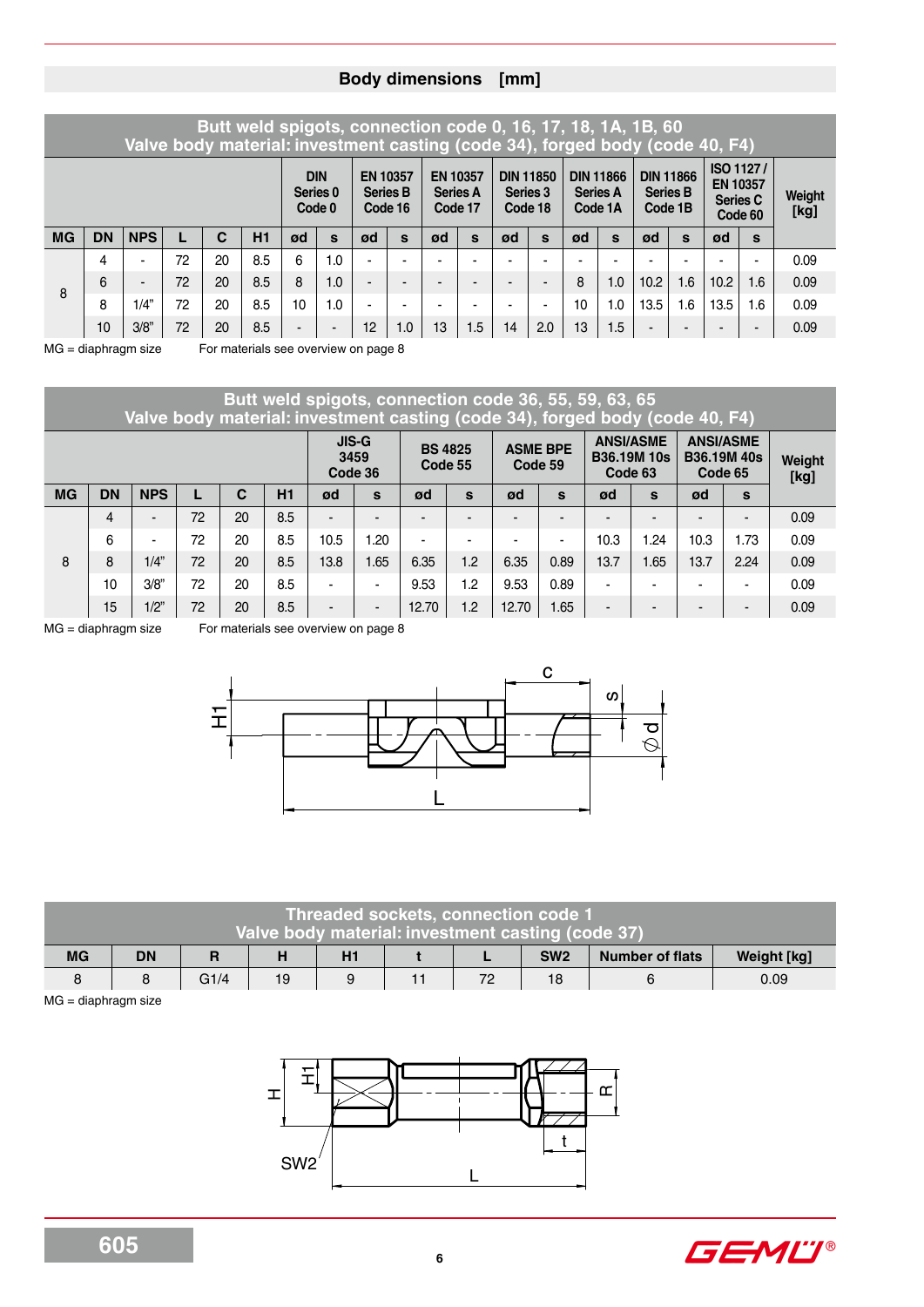# **Body dimensions [mm]**

| Threaded connections, connection code 6, 62<br>Valve body material: investment casting (code 34), forged body (code 40) |           |     |                                      |                   |        |         |             |  |  |  |  |  |  |
|-------------------------------------------------------------------------------------------------------------------------|-----------|-----|--------------------------------------|-------------------|--------|---------|-------------|--|--|--|--|--|--|
| <b>MG</b>                                                                                                               | <b>DN</b> | H1  | ød1                                  | Thread to DIN 405 | Code 6 | Code 62 | Weight [kg] |  |  |  |  |  |  |
| 8                                                                                                                       | 10        | 8.5 | 10                                   | Rd 28 x 1/8       | 92     | -90     | 0.21        |  |  |  |  |  |  |
| $MG = diaphragm size$                                                                                                   |           |     | For materials see overview on page 8 |                   |        |         |             |  |  |  |  |  |  |



| Clamp connections, connection code 80, 82, 88, 8A<br>Valve body material: forged body (code 40, F4) |           |            |     |      |                              |      |                          |                                 |                |                          |                              |     |                               |        |      |      |  |  |  |
|-----------------------------------------------------------------------------------------------------|-----------|------------|-----|------|------------------------------|------|--------------------------|---------------------------------|----------------|--------------------------|------------------------------|-----|-------------------------------|--------|------|------|--|--|--|
|                                                                                                     |           |            |     |      | für pipe ASME BPE<br>Code 80 |      |                          | für pipe EN ISO 1127<br>Code 82 |                |                          | für pipe ASME BPE<br>Code 88 |     | für pipe DIN 11850<br>Code 8A | Weight |      |      |  |  |  |
| <b>MG</b>                                                                                           | <b>DN</b> | <b>NPS</b> | H1  | ød1  | ød3                          | L    | ød1                      | ød3                             |                | ød1                      | ød3                          |     | ød1                           | ød3    | L    | [kg] |  |  |  |
| 8                                                                                                   | 6         | 1/8"       | 8.5 |      |                              | ٠    | 7.0                      | 25.0                            | 63.5           |                          |                              |     | 6                             | 25.0   | 63.5 |      |  |  |  |
|                                                                                                     | 8         | 1/4"       | 8.5 | 4.57 | 25                           | 63.5 | 10.3                     | 25.0                            | 63.5           | $\overline{\phantom{a}}$ | -                            |     | 8                             | 25.0   | 63.5 | 0.15 |  |  |  |
|                                                                                                     | 10        | 3/8"       | 8.5 | 7.75 | 25                           | 63.5 | -                        | $\overline{\phantom{0}}$        | $\blacksquare$ |                          |                              |     | 10                            | 34.0   | 88.9 | 0.18 |  |  |  |
|                                                                                                     | 15        | 1/2"       | 8.5 | 9.40 | 25                           | 63.5 | $\overline{\phantom{0}}$ | -                               | $\blacksquare$ | 9.40                     | 25.0                         | 108 | $\blacksquare$                |        | -    | 0.18 |  |  |  |

 $MG = diaphragm size$